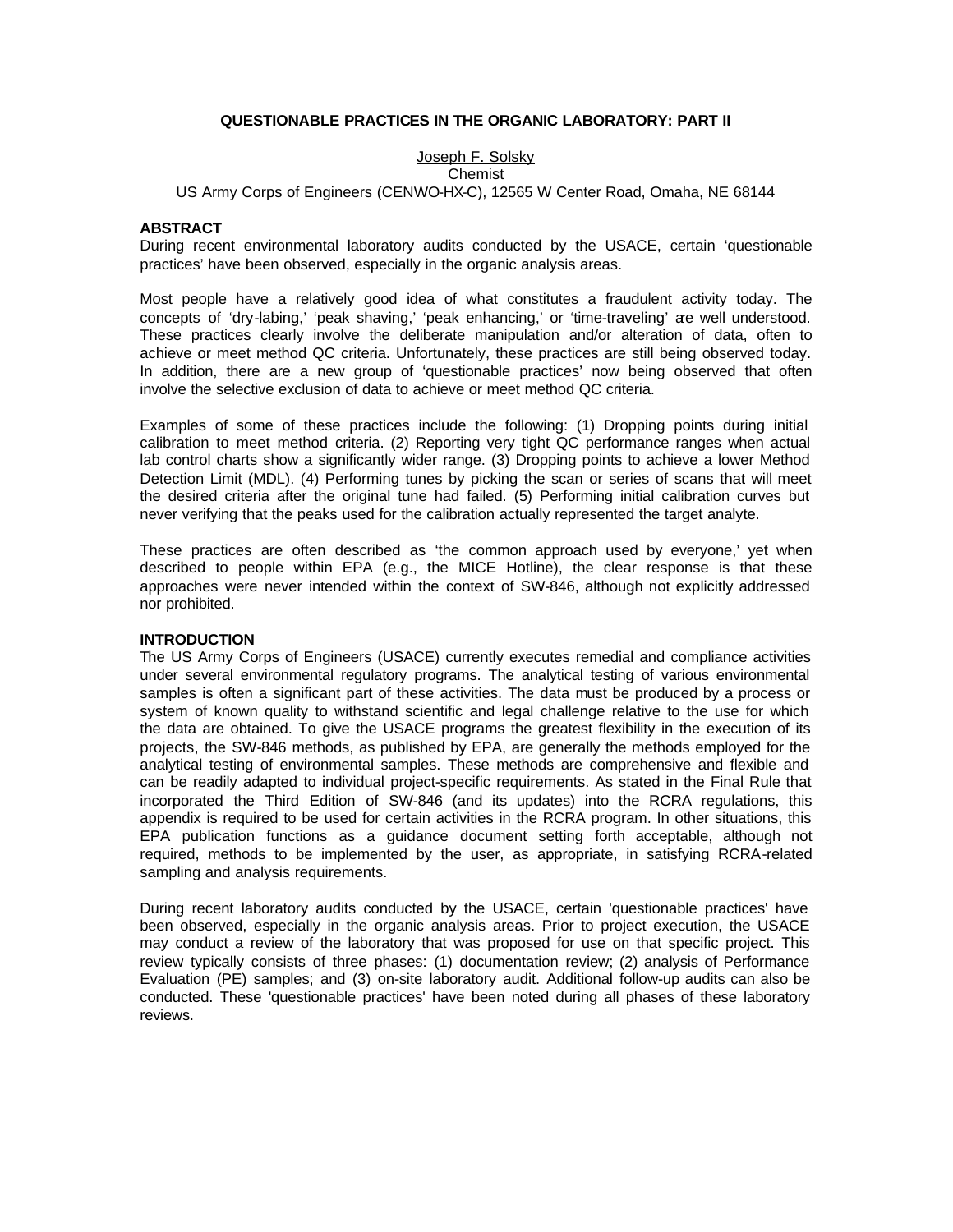The concepts of 'dry labbing', 'peak shaving', 'peak enhancing', or 'time traveling' are well understood. These practices clearly involve the deliberate direct manipulation and/or alteration of data, often to achieve or meet method QC criteria. Laboratory professionals clearly recognize these practices as inappropriate since no professional reason exits to employ them other than to meet specific contractual requirements and avoid potential penalties. There is no technical basis that can justify the use of these practices. The impact on data usability must be determined on a project by project basis. Unfortunately, these practices are still being observed today. When fraud is detected in conjunction with USACE projects, the Corps is attempting to separate any criminal/civil charges from the actual impact of the fraud on data usability (e.g. to separate legal from technical issues).

As the nation moves away from the use of strict method protocols to a more performance based approach, the laboratories will have more discretion as to how methods are actually implemented. This will allow the laboratory community to take faster advantage of new technologies to cut costs and improve data quality. This move will place pressure on the laboratory community to employ knowledgeable experts to properly implement these newer technologies in a scientifically justifiable manner and to provide the enhanced documentation that will be needed. Current market over capacity has caused bidding wars and corner cutting. This move will place pressure on the regulator community to properly define what a performance based measurement system is and how its quality should be defined. This move will place pressure on the buyer of analytical services to better define the Data Quality Objectives (DQOs) such that the appropriate data can be obtained for any given project at a fair and appropriate cost. At the present time, issues exist in all these areas that can and are compromising data quality.

During this transition, USACE is observing a new group of 'questionable practices'. Many of these practices involve the selective exclusion of data to achieve or meet current method QC criteria rather than the direct manipulation of any single data point.

#### **QUESTIONABLE PRACTICES**

The first example of such 'questionable practices' involves laboratory documentation, including Quality Control Plans and Standard Operating Procedures (SOPs), that do not accurately reflect what the laboratory actually does. Many of these plans contain statements that are misleading, in error, or simply incomplete. These laboratory documents are often directly incorporated into project specific Quality Assurance Project Plans (QAPPs) or Work Plans. Often, these laboratory documents are not carefully read or reviewed before incorporation. They should be. Do misleading, erroneous, or incomplete statements justify these practices? Probably not.

The second example of such 'questionable practices' involves establishing initial calibration curves. Laboratories have been observed running six or more standards for methods that state 'a minimum of five points should be used to establish the initial calibration curve'. Points are then discarded, while maintaining a minimum of five calibration points, throughout the curve until the appropriate QC criteria can be met. No technical justification existed for the deletion of these points other than to meet the method QC criteria. This practice is often justified by using the rationalization that a 'better curve' is generated. Another reason heard is that 'everyone is doing it'. Points can only be rejected for inclusion in the curve if a known error was made or if a statistical evaluation indicates that the point can be discarded. When multiple target analytes are included in each calibration standard, it may become necessary to discard selected upper or lower points for individual target analytes. Points can be discarded at the upper end of the curve if the linear range of the detector has been exceeded. For these cases, the laboratory must dilute samples that exceed the highest point of the calibration curve. Points can be discarded at the lower end of the curve if the detector is not producing a response. For these cases, the laboratory quantitation limit must be adjusted accordingly. Under no other circumstances can points be discarded. If QC criteria cannot be met, the instrument system may be unstable or the calibration solutions may be incorrectly prepared. The 'best curve' is obtained when all valid points are included in the initial calibration curve.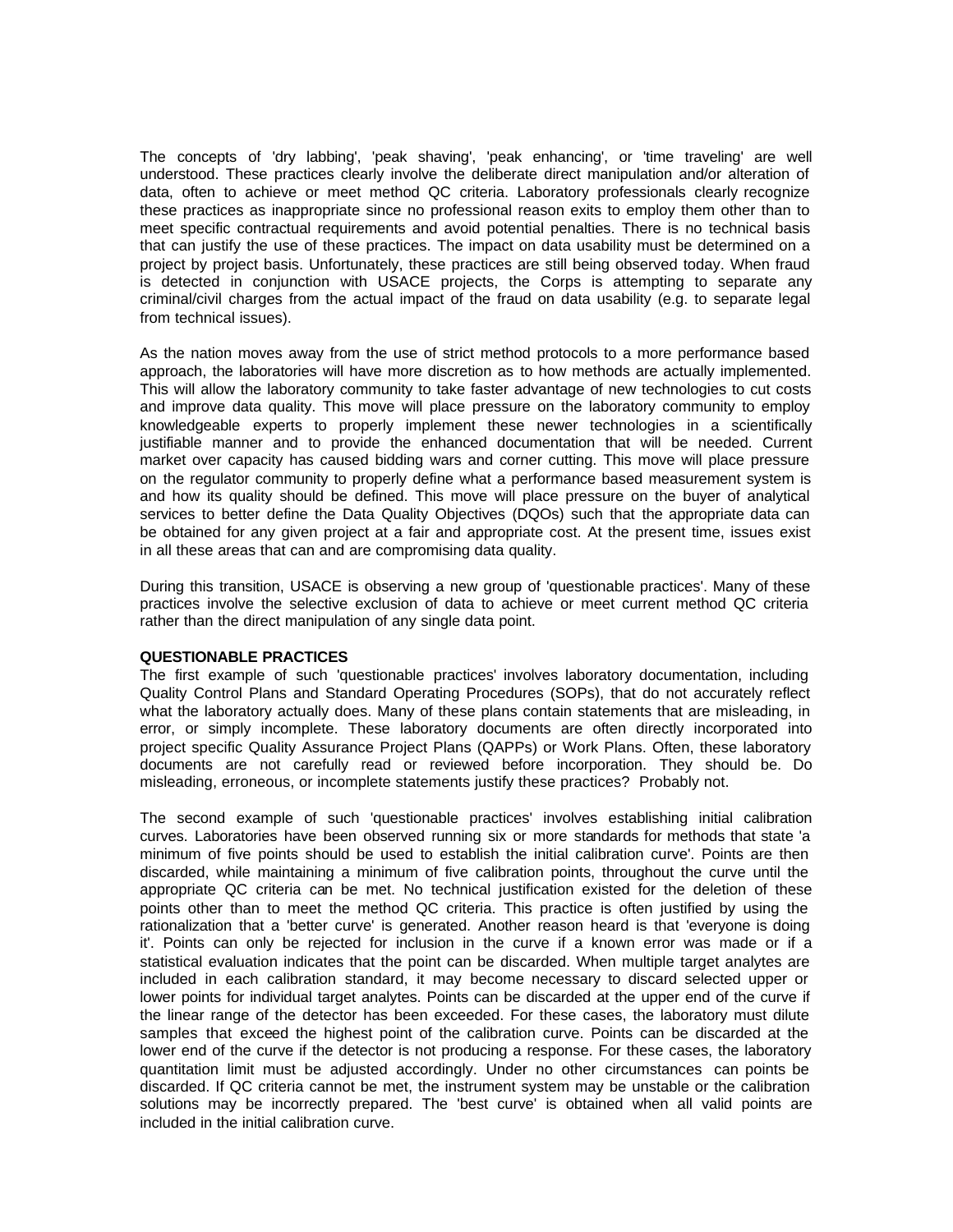The third example of such 'questionable practices' involves the verification of initial calibration curves through the use of continuing calibration verification (CCV) solutions. Laboratories have been observed averaging the % difference or % drift across all target analytes even when several of the target analytes exceed the criteria by a significant amount such that the average still meets the criteria as stated in the method. For example, when method 8021 is used, it is often difficult for laboratories to meet the CCV criteria for many of the gaseous target analytes. Method 8000B states the following: '…, if the average of the responses for all analytes is within 15%, then the calibration has been verified'. This language was chosen to make it easier for laboratories to implement this method when certain problem analytes, i.e. the gases in method 8021, marginally exceed the stated method criteria. It was never intended to allow the inclusion of obviously 'bad' data to make it 'acceptable'. Method 8000B goes on to say: '…, and the data user must be provided with the calibration verification data or a list of those analytes that exceeded the 15% limit'. If the QC criteria cannot be met, the instrument system may be unstable or the calibration verification solution may be incorrectly prepared.

The fourth example of such 'questionable practices' involves the reporting of acceptance ranges for laboratory control samples (to include surrogates). Laboratories have been observed reporting a very tight range for these QC samples on laboratory report sheets, indicating that they have good method control. However, an examination of actual control charts maintained by the laboratory shows a significantly wider range, if control charts are even available. This practice is often justified by using the rationalization that 'but the LCS was within the QC range, therefore, it must be okay'. Method 8000B stresses the importance of control charts to track laboratory performance. The ranges generated should then be compared to method established criteria. If a 'match' is not obtained, then the laboratory should consider modifying their method to improve its performance. Simply reporting data under this circumstance since the LCS 'met the method criteria' is unacceptable since it misleads the user of the data and misrepresents the laboratory's reported data quality. Control chart ranges must also be reasonable. The issue of control charts as related to what analytes need to be charted (all target analytes or just a subset), in what QC samples (LCSs, MSs, LCSs and MSs combined, etc.), at what spiking levels (action levels or midlevel), and appropriate recovery ranges (what would be considered a reasonable range for a given method) needs further clarification in the SW-846 methods. Many laboratories do not understand the significance of these charts and how to properly implement and use them.

The fifth example of such 'questionable practices' involves the reporting of wide matrix spike (MS) recovery ranges. This item is related to the fourth example as given above. Laboratories have been observed reporting very wide ranges for these QC samples on laboratory report sheets. However, an example of the actual ranges as derived in the laboratory shows a significantly narrower range. This practice is often justified by using the rationalization that 'by widening the ranges, less of our data is rejected'. No method is immune to all possible interferences and not all interferences can be predicted. Therefore, it is important to monitor for these effects. The purpose of the matrix spike (MS) is to see if a possible matrix effect is impacting the data quality. When the MS QC range is exceeded, clients would normally be contacted to see if data flagging is appropriate, sample(s) should be rerun, the method should be modified (i.e., add a clean-up step) to better deal with the interference, or a different method chosen that is not affected by the interference. Data users should not penalize a laboratory, or its data, due to the presence of reported potential matrix interferences. At the same time, laboratories should not flag all poor recoveries as possible matrix effects, especially in blanks, LCSs, etc. Good judgment should be used by all parties involved.

The sixth example of such 'questionable practices' involves the determination of the method detection limit (MDL). Laboratories have been observed running eight or more standards and then discarding points to achieve a lower MDL. No technical justification existed for the deletion of these points other than to achieve a lower MDL. This practice is often justified by using the rationalization that a 'better (lower) MDL' is generated. Points can only be rejected if a known error was made or if a statistical evaluation indicates that the point can be discarded. Under no other circumstances can points be discarded. The MDL study must be performed at the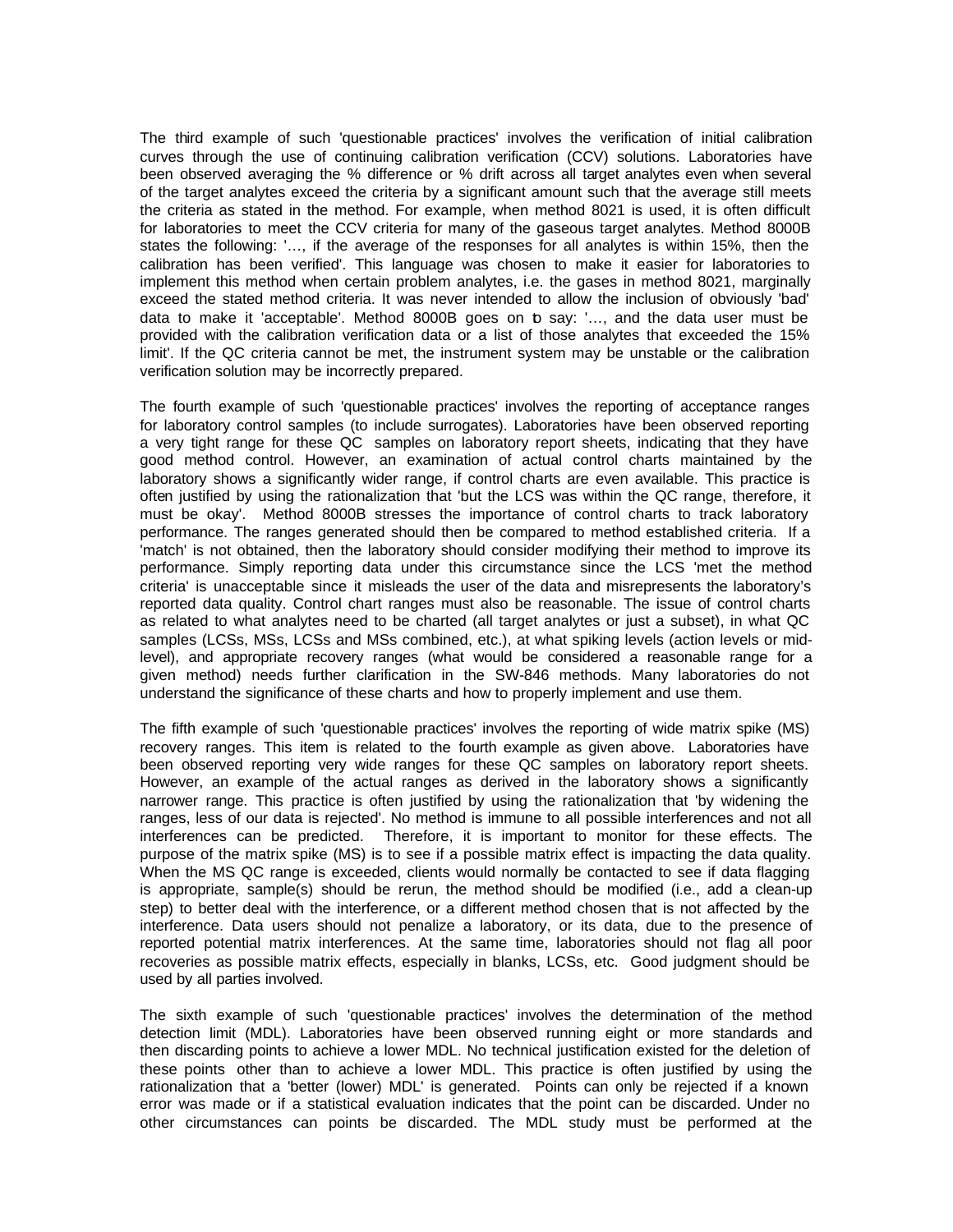appropriate level with a reasonable recovery of the target analyte(s) noted. The 'best MDL' is obtained when all valid points are included. It appears that the industry is placing too much emphasis on this concept. Laboratories are being driven to report lower and lower levels of contaminants. Perhaps the industry would be best served by using the performance-based concept to demonstrate what a given method run by a given lab could actually 'see' (the concept of the MDL check sample). The issue of the 'not detected' target analyte has caused great confusion ('detection limit' versus 'quantitation limit' versus 'reporting limit').

The seventh example of such 'questionable practices' involves tuning a GC/MS detector. Laboratories have been observed performing tunes in an inconsistent manner, such as picking a single scan or a series of scans that meet the desired criteria. Single scans have been observed being used at various locations across the peak, including single points being used on the peak tail. The use of an average of two or more scans have been observed over various parts of the peak (front, tail, over apex), to even include more background scans than peak scans in the average. These various schemes would be used when the recommended approach (average of three scans over the peak apex minus a background scan) would fail the desired criteria. No technical justification existed for using these various approaches other than to meet the method QC criteria. This practice is often justified by using the rationalization that 'as long as a scan(s) can be found that passes, the instrument is in tune'. Different tune parameters may be needed to optimize instruments from a given manufacturer. However, a consistent approach must be used to evaluate whether the instrument is 'in tune'. A laboratory cannot simply pick and choose whatever scan(s) happens to meet criteria on any given day.

The eighth example of such 'questionable practices' involves the misidentification of GC/MS peaks during initial calibrations and during continuing calibration verifications. Laboratories have been observed performing these calibrations but never verifying the identity of the peaks observed. These systems can make errors in the identification of target analytes especially when more than one peak is present in the retention time window. As a consequence, laboratories can generate calibration curves for the wrong target analyte. This has been observed for certain Appendix IX compounds and for certain poor performing target analytes in methods 8260 and 8270. Instrument raw data must be reviewed by the analyst to ensure that all peaks have been correctly identified, all peaks are clearly visible and all peak shapes are appropriate for the target analyte being measured.

The ninth example of such 'questionable practices' involves performing continuing calibration verifications where the majority of the target analytes have missed their assigned retention time windows. Laboratories are performing unnecessary manual integrations to 'find' peaks that have missed these windows. This is very dangerous since peaks can be easily missed during the analysis of samples resulting in the reporting of false negative data. The SW-846 methods directly address retention time window criteria for the internal standards for the GC/MS methods but do not address any requirements for these windows for the target analytes. When such windows are missed, this should be a clear signal to the analyst that the system is out of control and corrective action is required. Such corrective action should include a system inspection along with repeating the initial calibration or updating the retention time windows for the target analytes.

Should the above 'questionable practices' be considered as examples of fraudulent activities? Some of the laboratories have described these practices as 'the common approach used by everyone', yet when described to people within EPA (e.g., the MICE Hotline), the clear response is that these approaches were never intended. Potential solutions might include the following: 1) More prescriptive methods (probably not) or more clearly written guidance? 2) Training for lab staff on GLP to include statistics? 3) Rethinking the way laboratory services are contracted for? 4) Collecting additional data from the laboratory for more detailed data validations? 5) The use a standardized data reporting format and better data validation software? 6) Etc.